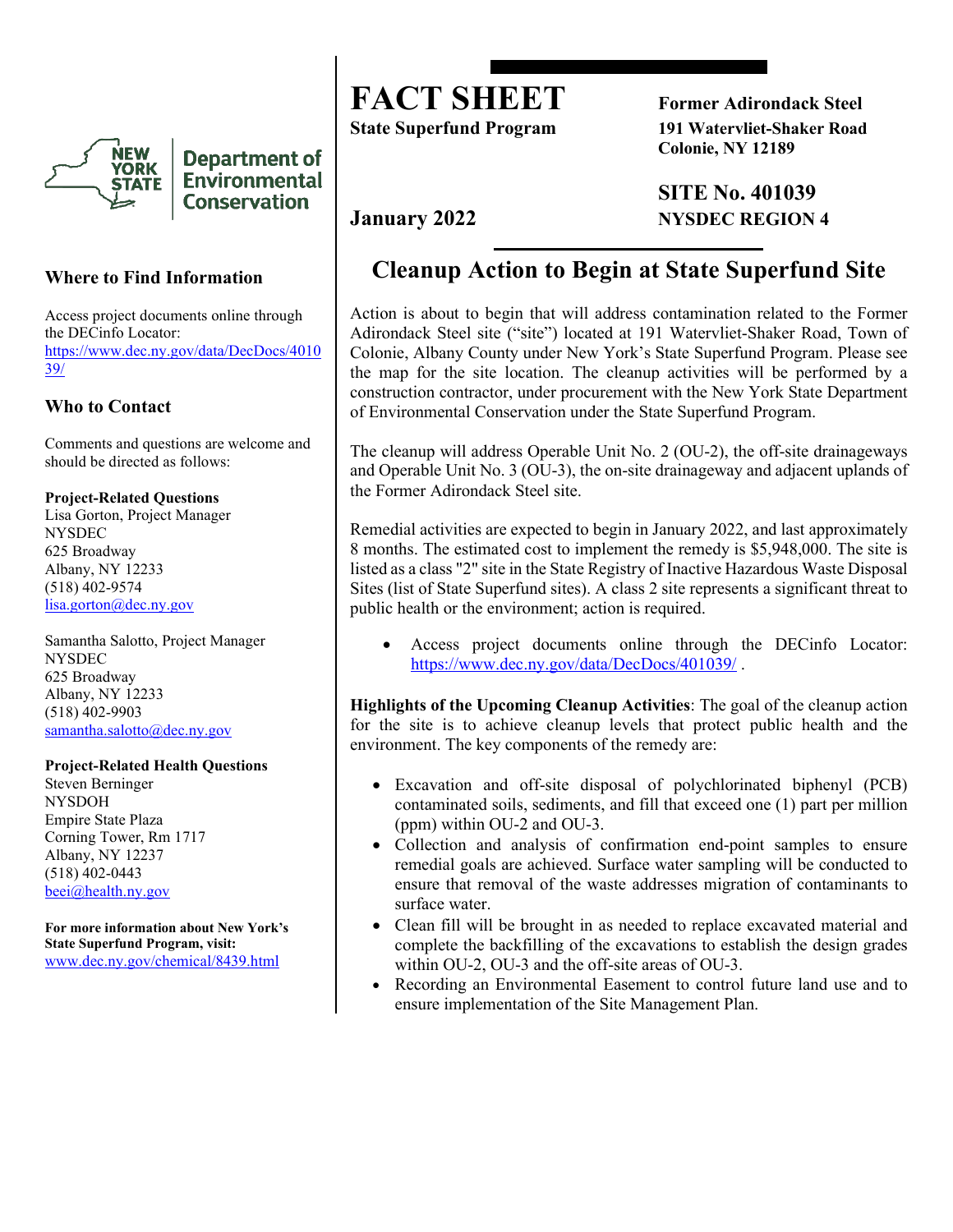Former Adirondack Steel (Site No.: 401039) January 2022 Fact Sheet (Page 2)

# STATE SUPERFUND PROGRAM

A site-specific health and safety plan (HASP) and a Community Air Monitoring Plan (CAMP) will be implemented during remediation activities. The HASP and CAMP establish procedures to protect on-site workers and residents and includes required air monitoring as well as dust and odor suppression measures.

**Next Steps:** After cleanup activities are completed, NYSDEC will prepare a Final Engineering Report (FER). The FER will describe the cleanup activities completed and certify that cleanup requirements have been achieved or will be achieved.

NYSDEC will keep the public informed throughout the cleanup of the site.

**Site Description:** The site is located in the Town of Colonie, Albany County, New York at 191 Watervliet-Shaker Road at the corner of Lincoln Avenue and Watervliet-Shaker Road. It is the location of an abandoned steel mill. The site currently occupies 4.2 acres of the 38.5-acre former industrial property. The property contains eight dilapidated unoccupied buildings (two of which are located on the site), foundation slabs of the original production buildings, deteriorating access roads and emerging tree growth. There are also two drainageways found on the property. The drainageway to the east, within OU-2, is mainly stagnant and is located between the site and an active rail line owned and operated by Canadian Pacific. The drainageway to the north of the former production area, within OU-3, flows to the east between the site and an industrial landfill. The site itself is zoned "Industrial" and has been acquired by a private party who is actively developing the property surrounding OU-3 into an industrial park. In addition, a composting facility has been constructed on the off-site, western portion of the property.

Additional site details, including environmental and health assessment summaries, are available on NYSDEC's Environmental Site Remediation Database (by entering the site ID, 401039) at:

<https://www.dec.ny.gov/cfmx/extapps/derexternal/index.cfm?pageid=3>

**Summary of the Investigation:** The primary contaminants of concern at the site are PCBs, which are present in the soil, surface water, and sediment in OU-3 and OU-2. During the investigation groundwater was not found to be impacted by site-related contaminants.

**State Superfund Program:** New York's State Superfund Program (SSF) identifies and characterizes suspected inactive hazardous waste disposal sites. Sites that pose a significant threat to public health and/or the environment go through a process of investigation, evaluation, cleanup and monitoring. NYSDEC attempts to identify parties responsible for site contamination and require cleanup before committing State funds.

For more information about the SSF, visit: <https://www.dec.ny.gov/chemical/8439.html>

*We encourage you to share this fact sheet with neighbors and tenants, and/or post this fact sheet in a prominent area of your building for others to see.*

**Stay Informed With DEC Delivers** Sign up to receive site updates by email: [www.dec.ny.gov/chemical/61092.html](https://www.dec.ny.gov/chemical/61092.html)

Note: Please disregard if you already have signed up and received this fact sheet electronically.

# **DECinfo Locator**

Interactive map to access DEC documents and public data about the environmental quality of specific sites:<https://www.dec.ny.gov/pubs/109457.html>